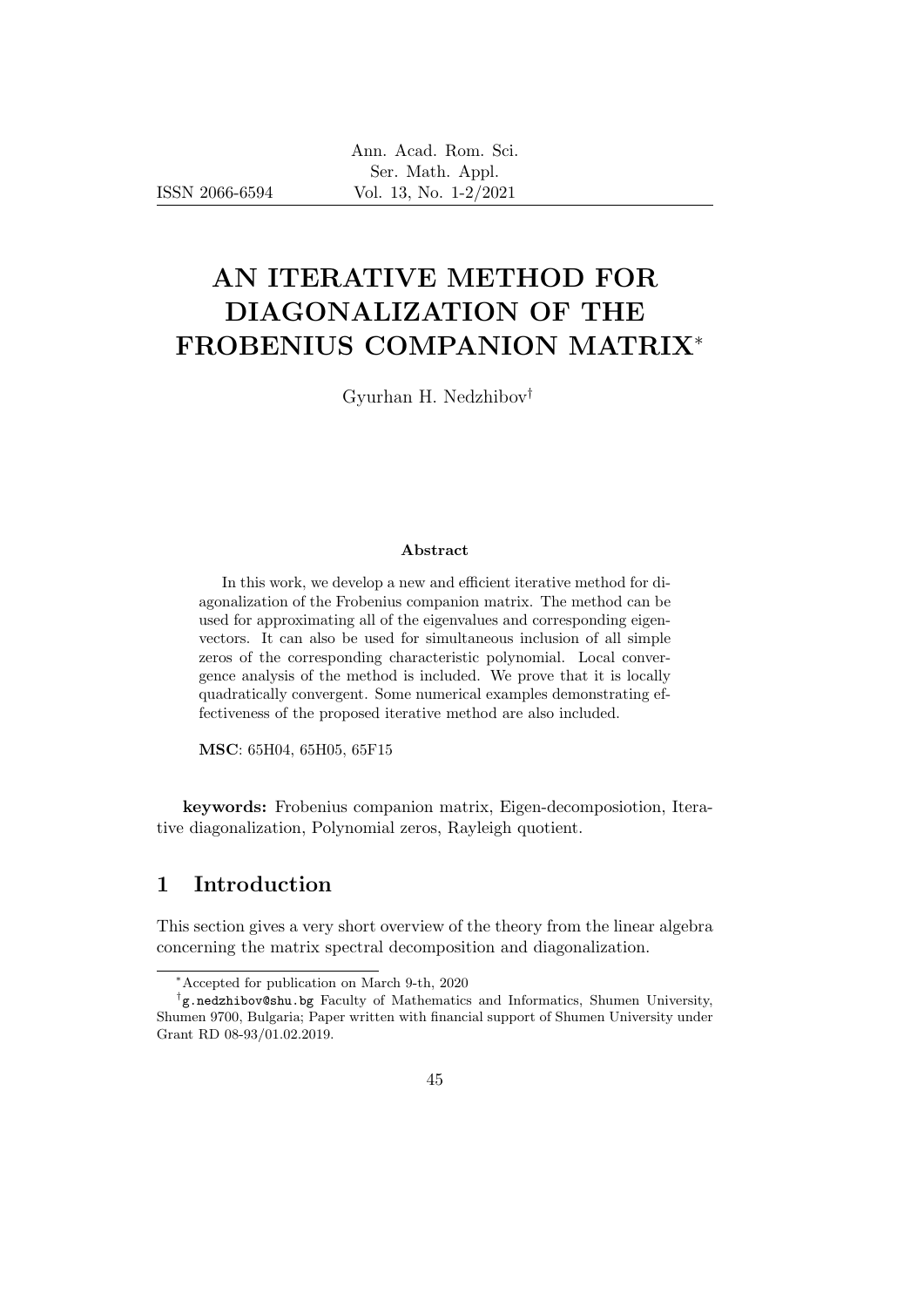#### 1.1 Eigenvalues, eigenvectors and eigendecomposition

We begin by reviewing some basic terminology and definitions (see  $[1, 2]$ ).

**Definition 1** Let  $A \in \mathbb{C}^{n \times n}$ . A complex number  $\lambda$  is an eigenvalue of the matrix A if there exists a non-zero vector  $v \in \mathbb{C}^n$  such that  $Av = \lambda v$ . The vector v is a (right) eigenvector associated to the eigenvalue  $\lambda$  and  $(\lambda, v)$  is called an eigenpair of A.

A nonzero vector  $w \in \mathbb{C}^n$  such that  $w^*A = \lambda w^*$  is called a *left eigenvector* associated to  $\lambda$  (recall that  $w^* = (\overline{w})^T$  is the *conjugate transpose of* w). The set  $\sigma(A) = {\lambda_1, \lambda_2, \ldots, \lambda_n}$  of all eigenvalues of the matrix A is reffered to as spectrum of A.

Eigenvalues and eigenvectors are a standard tool in the mathematical sciences and in scientific computing. They have many applications, particularly in physics and engineering. Control theory, vibration analysis, electric circuits, advanced dynamics and quantum mechanics are just a few of the application areas. Eigenvalue decompositions play also an important role in the analysis of many numerical methods. Many of the applications involve the use of eigenvalues and eigenvectors in the process of reduction square matrices into matrices that have simpler form. By reduction we mean a transformation that preserves the eigenvalues of a matrix.

**Definition 2** We say that two matrices A and B are similar if there exists a nonsingular matrix X such that  $B = XAX^{-1}$ .

The mapping  $B \to A$  is called a *similarity transformation*. It is equivalence transformation and preserves the eigenvalues of matrix.

The simplest form in which a matrix can be reduced is undoubtedly the diagonal form.

Definition 3 The eigenvalue decomposition (spectral decomposition) of the matrix  $A \in \mathbb{C}^{n \times n}$  is its factorization in the form

$$
A = S\Lambda S^{-1},
$$

where  $\Lambda = diag(\lambda_1, \lambda_2, \ldots, \lambda_n)$  has all elements of the spectrum on its diagonal and S is a non-singular matrix whose columns are eigenvectors associated with  $\lambda_1, \lambda_2, \ldots, \lambda_n$ , respectively. Likewise, every row of  $S^{-1}$  contains coordinates of a single (left) eigenvector.

But this reduction not always possible, and there are matrices that have no eigenvalue decomposition. A matrix that can be reduced to the diagonal form is called diagonalizable. It is well known that a matrix is diagonalizable if it has all distinct eigenvalues, the converse is not necessarily true.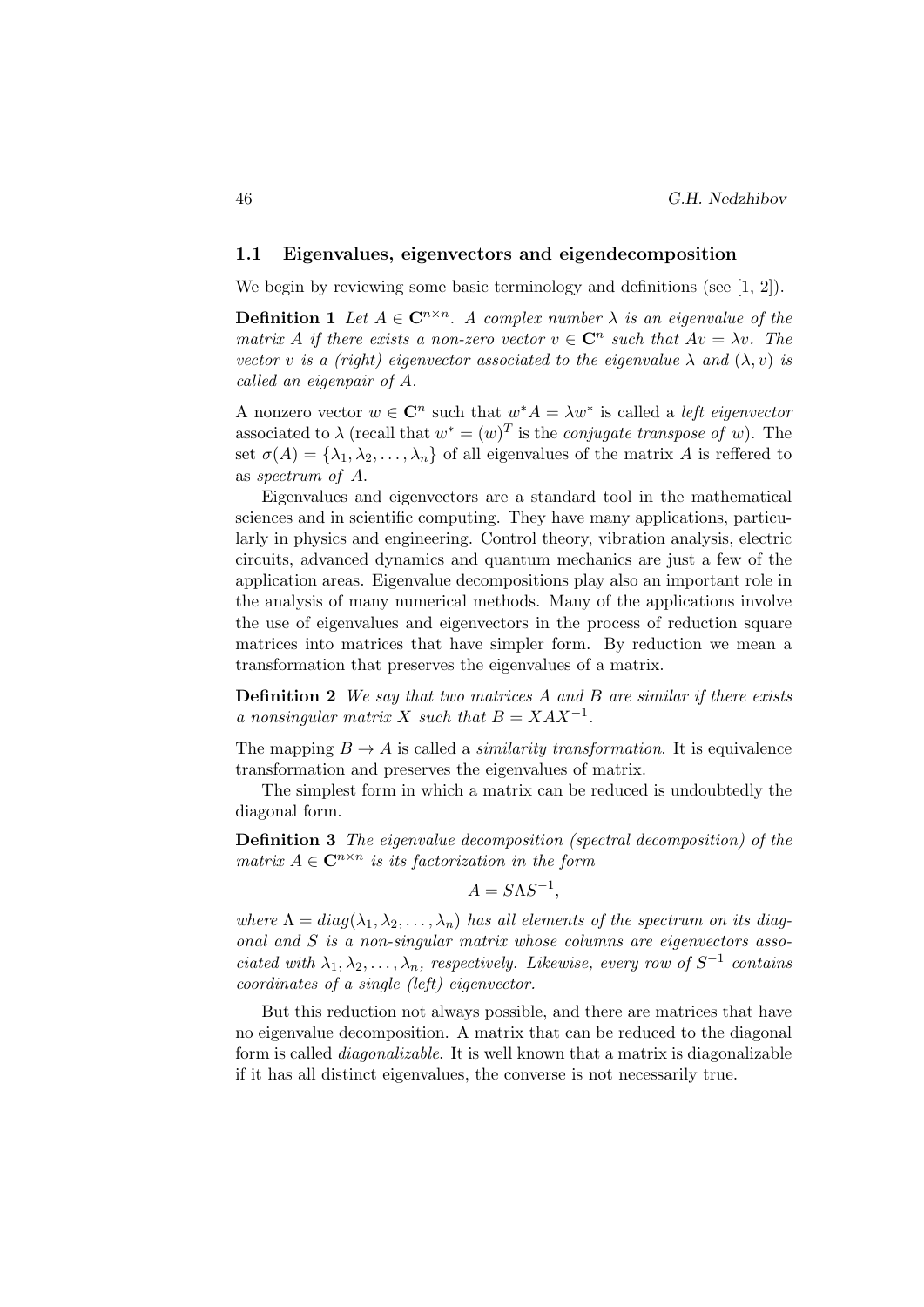## 1.2 Polynomial rootfinding using companion matrices

Computing roots of polynomials via eigen solving problem is a classical approach recently revived (see [3, 4, 5, 6] and the bibliography therein).

**Definition 4** The characteristic polynomial of  $A \in \mathbb{C}^{n \times n}$ , denoted  $P_A(z)$ for  $z \in \mathbf{C}$ , is the degree n polynomial defined by

$$
P_A(z) = \det(A - zI).
$$

The matrix A is called *companion matrix* of the polynomial  $P_A(z)$ . It follows that the roots of the characteristic polynomial of a matrix are exactly the eigenvalues of the matrix, since the matrix  $A - \lambda I$  is singular precisely when  $\lambda$  is an eigenvalue of A. We have seen that eigenvalues may be found by solving polynomial equations. The converse is also true.

Let be given a monic polynomial  $p(z)$  of degree n

$$
p(z) = a_0 + a_1 z + \ldots + a_{n-1} z^{n-1} + z^n, \tag{1}
$$

with  $a_i \in \mathbb{C}$   $(i = 0, \ldots, n-1)$ . The companion matrix of  $p(z)$  is defined as

$$
F_p = \left(\begin{array}{ccccc} 0 & 1 & 0 & \dots & 0 \\ 0 & 0 & 1 & \dots & 0 \\ \dots & \dots & \dots & \ddots & \dots \\ 0 & 0 & 0 & \dots & 1 \\ -a_0 & -a_1 & -a_2 & \dots & -a_{n-1} \end{array}\right) \tag{2}
$$

which is called *Frobenius companion matrix*. Then the eigenvalues of  $F_p$ can be computed by applying certain matrix methods. This is the approach followed by MATLAB command roots which uses the QR-algorithm on the balanced Frobenius companion matrix to get its eigenvalues.

In addition if we assume that the polynomial (1) has **n simple roots**  $\lambda_1, \lambda_2, \ldots, \lambda_n$ , then the corresponding Frobenius companion matrix (2) is diagonalizable. In this case, it is immediate to verify that if  $\lambda_s$  is an eigenvalue of  $F_p$ , then the eigenvector associated with  $\lambda_s$  has the form

$$
\mathbf{u}_s = (1, \lambda_s, \lambda_s^2, \dots, \lambda_s^{n-1})^T.
$$

Then the eigenvector matrix  $V$  actually equals

$$
V = V(\lambda) = \begin{pmatrix} 1 & 1 & \dots & 1 \\ \lambda_1 & \lambda_2 & \dots & \lambda_n \\ \dots & \dots & \dots & \dots \\ \lambda_1^{n-1} & \lambda_2^{n-1} & \dots & \lambda_n^{n-1} \end{pmatrix},
$$
(3)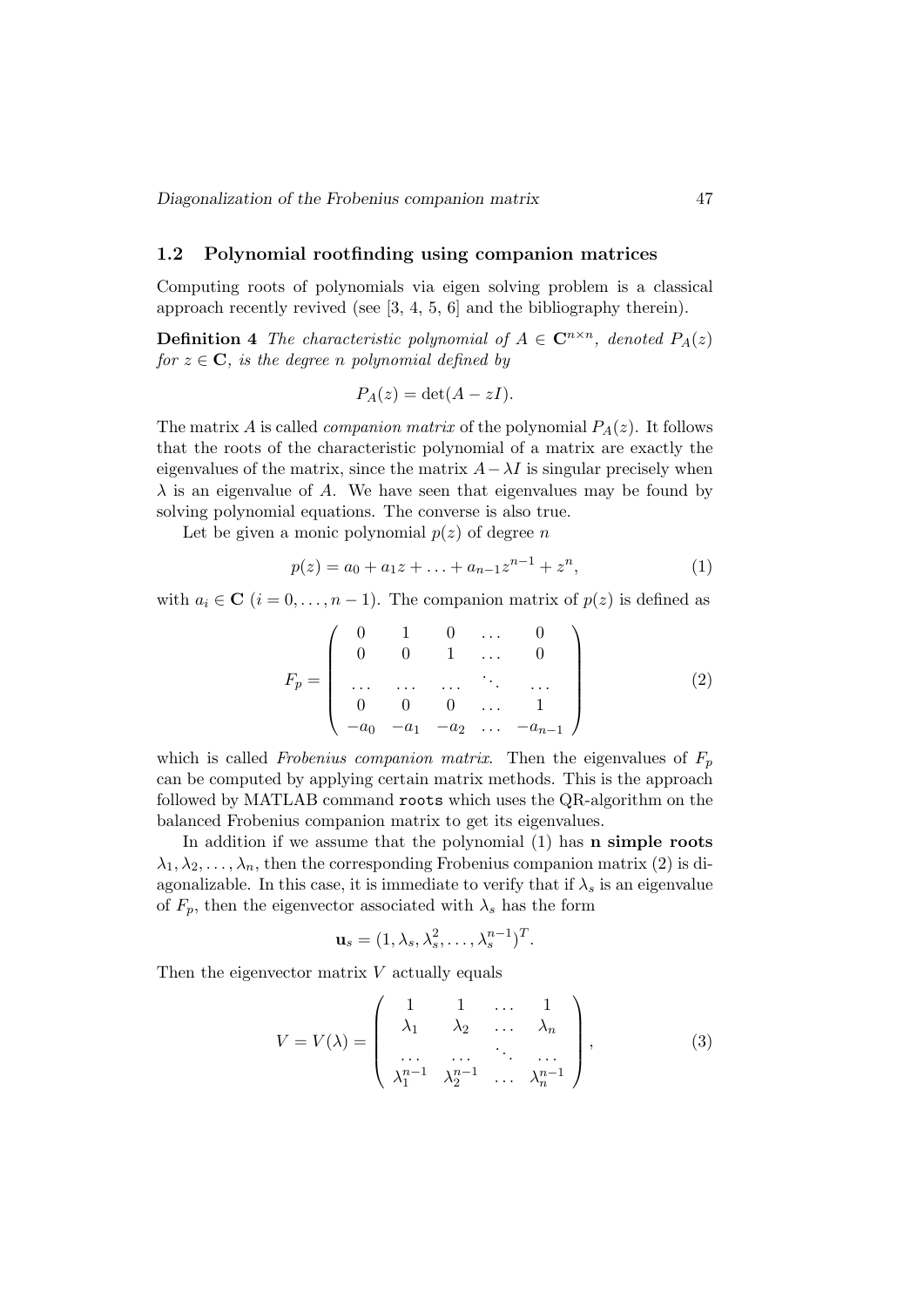which is the well-known *Vandermonde matrix*. Then we have the following eigenvalue decomposition of (2)

$$
F_p = V\Lambda V^{-1}.\tag{4}
$$

Now the Fobenius companion matrix (2) has complete biorthogonal systems of right eigenvectors  $\mathbf{v}_1, \mathbf{v}_2, \ldots, \mathbf{v}_n$  (the columns of V) and left eigenvectors  $\mathbf{w}_1^*, \mathbf{w}_2^*, \ldots, \mathbf{w}_n^*$  (the rows of  $V^{-1}$ ), i.e.

$$
\mathbf{w}_i^* \mathbf{v}_j = \delta_{ij} \text{ and } \mathbf{w}_i^* F_p \mathbf{v}_j = \lambda_i \delta_{ij}, \tag{5}
$$

for each  $i, j = 1, \ldots, n$ .

## 2 Diagonalization of Frobenius companion matrix

The algorithms for the eigenvalue problem are usually distinguished between direct (full space) methods and iterative (subspace) methods. Direct methods are intended to compute the complete set of eigenvalues and, if necessary, the eigenvectors. Note that direct methods are also of iterative nature, since as we mentioned finding eigenvalues is equivalent to finding zeros of polynomials, for which noniterative methods can not exist. Since direct methods usually transform the original matrices to diagonal or triangular form by applying transformation matrices, they have a complexity of  $\mathcal{O}(n^3)$  and therefore have a limited range of applications. Iterative methods typically provide approximations only to a subset of the eigenvalues and, if necessary, the corresponding eigenvectors. These methods work only with matrix vector products on the original matrix, which is inexpensive if it is sparse and hence they can theoretically be applied to large sparse matrices of unlimited size.

In this paper we explore a new approach for diagonalization of a special subclass of the Frobenius companion matrix, namely when all of its eigenvalues are distinct. This new iterative scheme may be classified as direct method, rather than an iterative method. Frobenius companion matrix is important in theory, numerical computations and in applications. It is used to find bounds on eigenvalues of matrices and also is used in algorithms for finding roots of polynomials. Companion matrices are widely used in control theory and signal processing, for example, in the observable canonical form as well as the controllable canonical form (see for example [7, 8] and the references therein).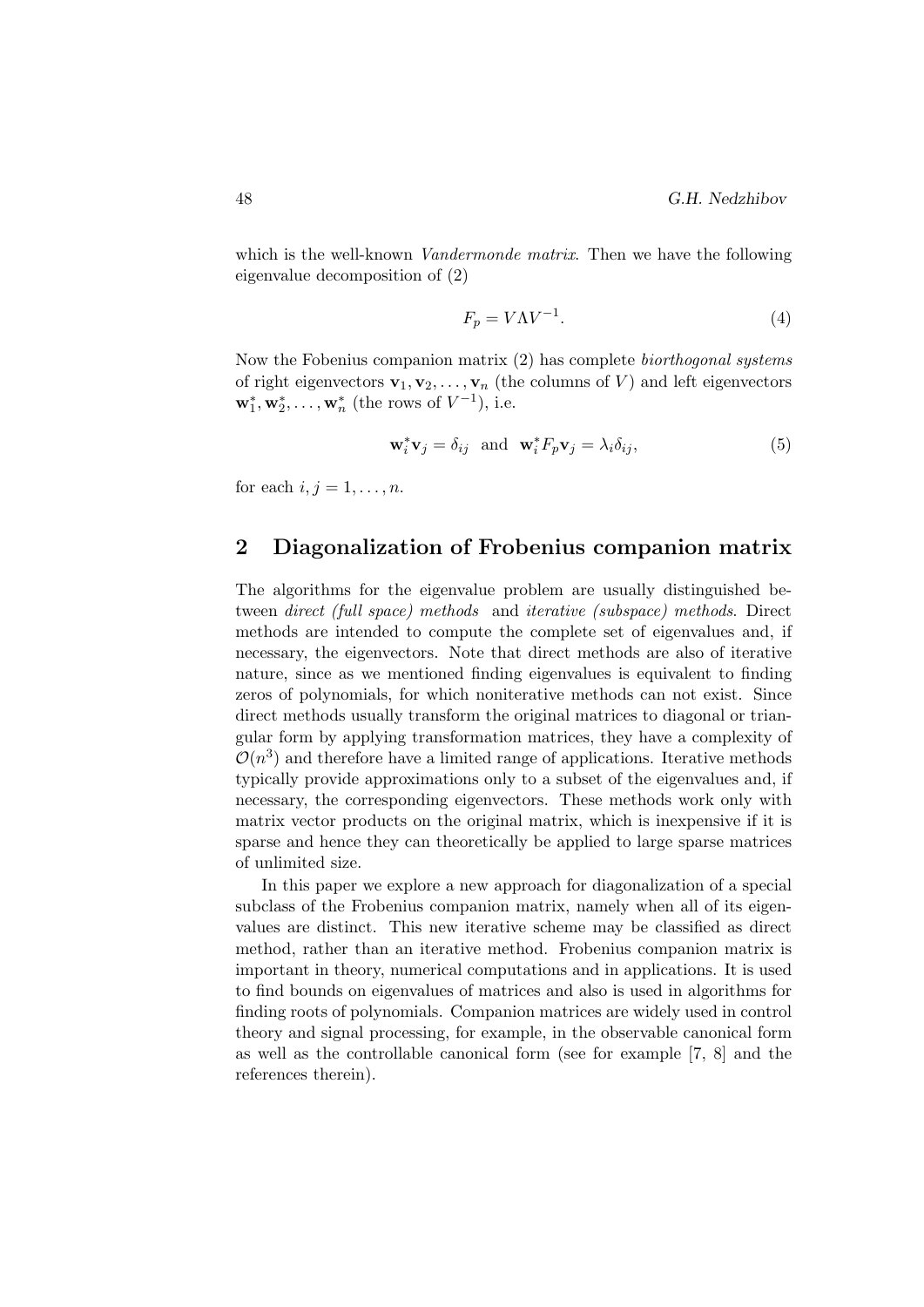## 2.1 Two-sided Rayleigh quotient

Before to state the new iterative scheme we need to introduce the two-sided Rayleigh quotient, which will play an important role in the algorithm.

**Definition 5** The two-sided Rayleigh quotient of a square matrix  $A \in \mathbb{C}^{n \times n}$ and nonzero vectors  $x, y \in \mathbb{C}^n$  is

$$
\rho(x,y) = \rho(A,x,y) = \frac{y^*Ax}{y^*x},
$$

provided  $y^*x \neq 0$ .

The two-sided Rayleigh quotient is introduced by Ostrowski in [9] and have been used in a number of papers (see for example [10, 11, 12, 13]). It has the following basic and known properties:

- Homogenity:  $\rho(\alpha x, \beta y, \gamma A) = \gamma \rho(x, y, A)$  for all  $\alpha, \beta, \gamma \in \mathbb{C}$ .
- Translation invariance:  $\rho(x, y, A \alpha I) = \rho(x, y, A) \alpha$  for all  $\alpha \in \mathbb{C}$ .
- Stationarity:  $\rho(x, y, A)$  is stationary iff x and y are right and left eigenvectors of A with eigenvalue  $\rho$  and  $y^*x \neq 0$ .

If v and w are right and left eigenvectors of  $F_p$  associated with same eigenvalue, then from the definition of two-sided Rayleigh quotient and the biorthogonality condition (5) it follows that

$$
\rho(v, w) = \rho(F_p, v, w) = \frac{w^* F_p u}{v^* u} = w^* F_p v,
$$
\n(6)

where  $F_p$  is the Frobenius companion matrix (2) with n distinct eigenvalues.

#### 2.2 Description of the new iterative algorithm

Let  $F_p$  be the Frobenius companion matrix (2) with *n* distinct eigenvalues

$$
\lambda_1, \lambda_2, \ldots, \lambda_n
$$

and let denote

$$
z^{(k)} = (z_1^{(k)}, z_2^{(k)}, \dots, z_n^{(k)})
$$

the approximations of the corresponding eigenvalues. We will denote by  $\mathbf{v}_i^{(k)}$  $\binom{k}{i}$  and  $\mathbf{w}_i^{(k)}$  $\binom{k}{i}$  the right and left eigenvectors, respectively, associated to eigenvalue  $\lambda_i$  for  $i = 1, 2, ..., n$ . By right upper index in brackets  $(k)$  is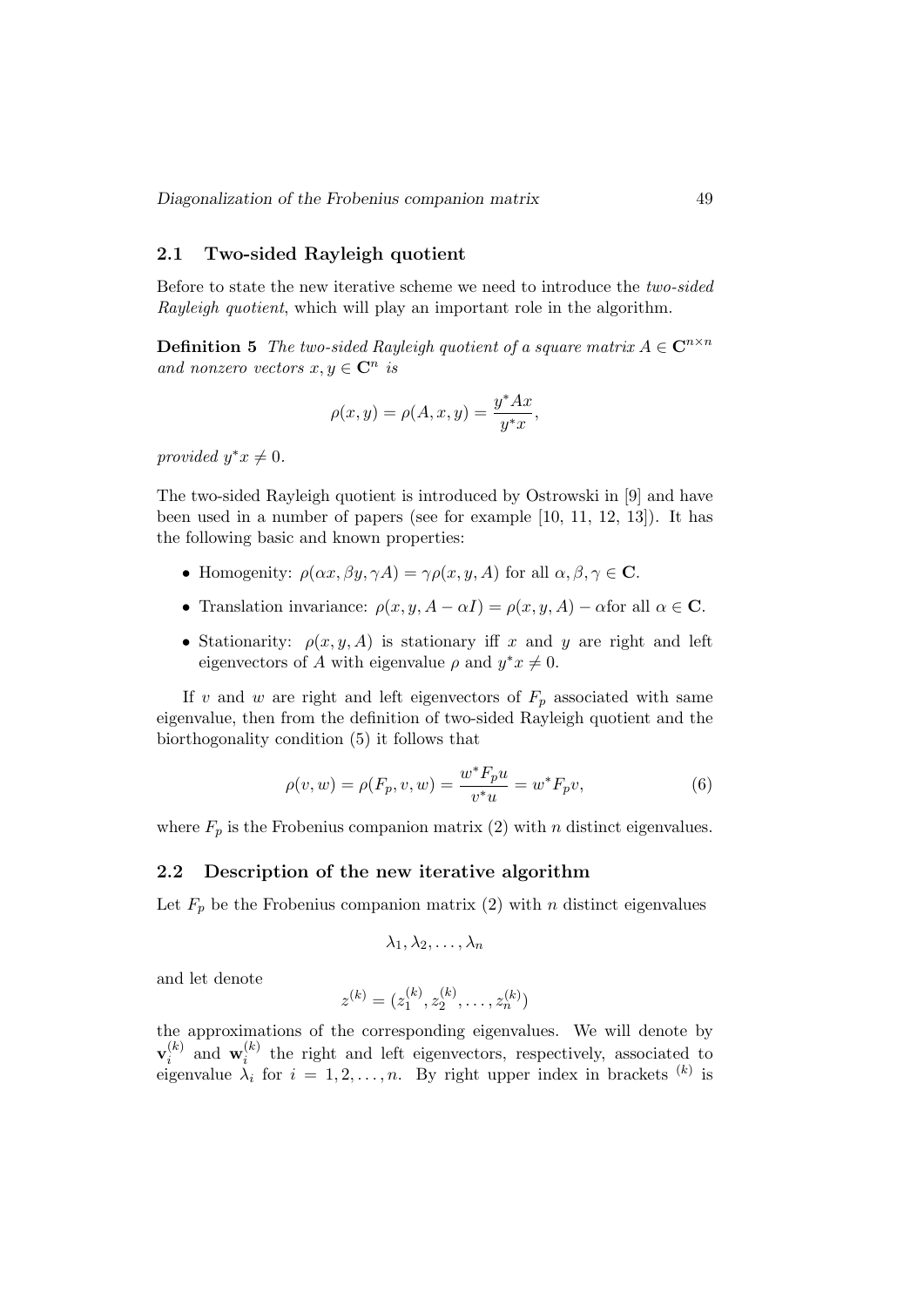Algorithm 1: Diagonalization of the Frobenius companion matrix **Input**:  $F_p$ , initial vector  $\mathbf{z}^{(0)}$  (where  $z_i^{(0)}$ )  $z^{(0)}_i\neq z^{(0)}_j$  $j_j^{(0)}$  for  $i \neq j$ , tolerance  $\epsilon \ll 1$ . Output: Approximate eigenvalues and eigenvector matrices:  $\lambda = (\lambda_1, \ldots, \lambda_n), V(\lambda), W(\lambda).$ 1: Set k=0. 2: While not converged do 3: Compute the Vandermonde matrix  $V_k = V(\mathbf{z}^{(k)})$ . 4: Compute the inverse Vandermonde matrix  $W_k^* = V(\mathbf{z}^{(k)})^{-1}$ . 5: For  $i=1:n$  do 6: Compute next eigenvalue estimate  $z_i^{(k+1)}=\rho_k=(\mathbf{w}_i^{(k)}$  $\binom(k) i^*F_p \mathbf{v}^{(k)}_i$  $\binom{\kappa}{i}$ where  $\mathbf{v}_i^{(k)}$  $\sum_{i=1}^{(k)}$  is the i-th column vector of  $V_k$ , and  $(\mathbf{w}_i^{(k)})$  $\binom{k}{i}^*$  is the i-th row vector of  $W_k^*$ 7: End for 8: Set k=k+1.  $8\!\!:\mathbf{If}\;\|\mathbf{z}^{(k+1)}-\mathbf{z}^{(k)}\|<\epsilon\;\mathbf{then}$ 9: Set  $\lambda = \mathbf{z}^{(k+1)}, V = V_k, W = W_k^*.$ 10: break 11: End If 12: End While

denoted the iteration index. We study an iterative process of the following form (see Algorithm 1).

The basic idea of our approach is combining the following two operations:

- 1. We construct approximate eigenvector matrices from the set of estimated eigenvalues, by using the special structure of the eigenvectors of Frobenius companion matrix (see (3)).
- 2. The Rayleigh quotient produces an approximate eigenvalue when approximated left and right eigenvectors are given.

Note that on step 6, we use the Rayleigh quotient of the form (6) because on each iteration step we get a complete biorthogonal systems of approximate right and left eigenvectors. Which means that the conditions (5) also hold for the approximate eigenvectors.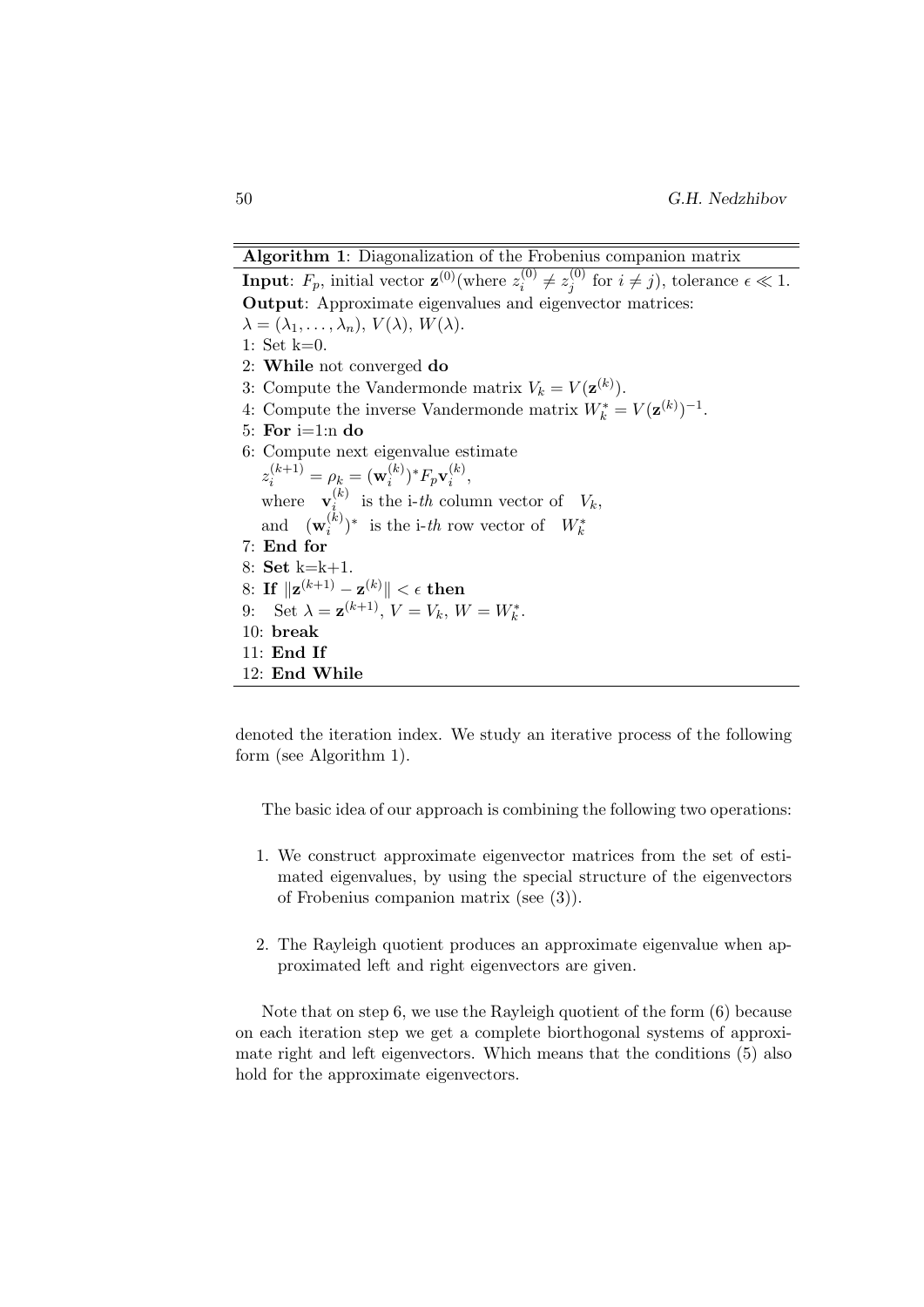# 3 Convergence analysis

In this section we will prove that the asymptotic rate of convergence of the presented algorithm is quadratic.

For the sake of brevity and without loosing generality for the remainder of this text we fix the value of  $i$  and use the following notations:

- $\lambda = \lambda_i$  the *i*-th eigenvalue of  $F_p$ ;
- $\bullet$   $z_k = z_i^{(k)}$  $i_i^{(k)}$  - the approximate value of  $\lambda_i$  after k iterations;
- $\bullet~~{\bf v}_k={\bf v}_i^{(k)}$  $i^{(k)}$ - approximate right eigenvector of  $\lambda_i$  after k iterations;
- $\bullet\ \mathbf{w}_k=\mathbf{w}_i^{(k)}$  $i^{(k)}$ - approximate left eigenvector of  $\lambda_i$  after k iterations;
- $\rho_k = \rho(\mathbf{v}_k, \mathbf{w}_k) = \mathbf{w}_k^* F_p \mathbf{v}_k$  the Rayleigh quotient of  $\mathbf{v}_i^{(k)}$  $i^{(k)}$  and  $\mathbf{w}_i^{(k)}$  $\binom{\kappa}{i}$ ;
- the vector norm  $\|.\|$  is the Euclidean norm  $\|a\| =$ √  $a^*a$  and the norm of matrices is the subordinated spectral norm.

First, we will state and prove certain auxiliary results.

Lemma 1 Let x and y be right and left eigenvectors associated with eigenvalue  $\lambda$  of the Frobenius companion matrix  $F_n$ , which has n distinct eigenvalues. If the corresponding approximate eigenvectors  $\mathbf{v}_k$  and  $\mathbf{w}_k$  ( $k = 1, 2, \ldots$ ) are of the form

$$
\mathbf{v}_k = \tau \mathbf{x} + \mathbf{d}_k \quad and \quad \mathbf{w}_k = \theta \mathbf{y} + \mathbf{s}_k,\tag{7}
$$

where  $\tau, \theta \in \mathbf{C}$  and  $\mathbf{y}^* \mathbf{d}_k = \mathbf{s}_k^* \mathbf{x} = 0$ . Then

$$
(i) \ \rho_k - \lambda = \mathbf{w}_k^*(F_p - \lambda I)\mathbf{v}_k = \mathbf{s}_k^*(F_p - \lambda I)\mathbf{d}_k,\tag{8}
$$

$$
(ii) \ \rho_k - \lambda = \mu(\rho_{k-1} - \lambda), \tag{9}
$$

where  $\mu = 1 + (\rho_{k-1} - \lambda)^{-1} \mathbf{u}_k$  and  $\mathbf{u}_k = \mathbf{w}_k^*(F_p - \rho_{k-1}I)\mathbf{v}_k$ .

Proof. Firstly, we recall that the presentations (7) are unique by using spectral projections. Namely the spectral projection of  $v_k$  onto column eigenspace of  $\lambda$  is in the direction of **x**. Moreover, the column eigenspace of  $\lambda$  has unique invariant complement which is orthogonal to y. Therefore, there is an unique presentation of the form  $\mathbf{v}_k = \tau \mathbf{x} + \mathbf{d}_k$ , where  $\mathbf{d}_k \perp \mathbf{y}$  and  $\tau = y^*v_k$ . Similarly, it follows that there is an unique presentation of the form  $\mathbf{w}_k = \theta \mathbf{y} + \mathbf{s}_k$ , where  $\mathbf{s}_k \perp \mathbf{x}$  and  $\theta = \mathbf{x}^* \mathbf{w}_k$ .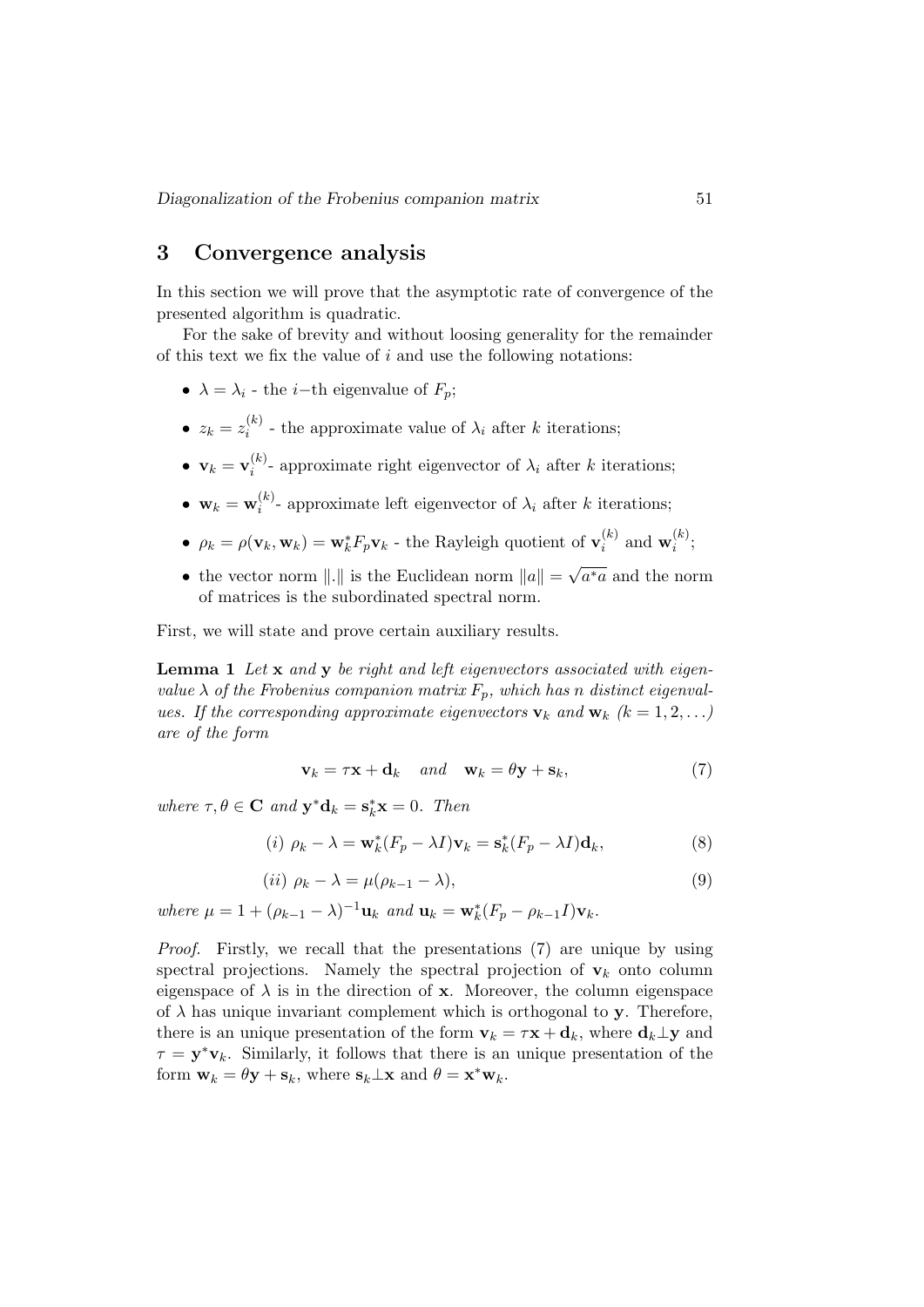The assertion (i) follows from (7), definition of  $\rho_k$  and the biorthogonality of  $\mathbf{v}_k$  and  $\mathbf{w}_k$ 

$$
\rho_k - \lambda = \mathbf{w}_k^* F_p \mathbf{v}_k - \lambda = \mathbf{w}_k^* (F_p - \lambda I) \mathbf{v}_k = (\overline{\theta} \mathbf{y}^* + \mathbf{s}_k^*)(F_p - \lambda I)(\tau \mathbf{x} + \mathbf{d}_k)
$$
  
\n
$$
= \overline{\theta} \tau \mathbf{y}^* (F_p - \lambda I) \mathbf{x} + \overline{\theta} \tau \mathbf{y}^* (F_p - \lambda I) \mathbf{d}_k +
$$
  
\n
$$
+ \tau \mathbf{s}_k^* (F_p - \lambda I) \mathbf{x} + \mathbf{s}_k^* (F_p - \lambda I) \mathbf{d}_k
$$
  
\n
$$
= \mathbf{s}_k^* (F_p - \lambda I) \mathbf{d}_k.
$$

Part  $(ii)$  follows from  $(i)$ 

$$
\rho_k - \lambda = \mathbf{w}_k^*(F_p - \lambda I)\mathbf{v}_k = \mathbf{w}_k^*(F_p - \rho_{k-1}I)\mathbf{v}_k + (\rho_{k-1} - \lambda)
$$
  
=  $(\rho_{k-1} - \lambda)(1 + (\rho_{k-1} - \lambda)^{-1}\mathbf{w}_k^*(F_p - \rho_{k-1}I)\mathbf{v}_k)$   
=  $(\rho_{k-1} - \lambda)(1 + (\rho_{k-1} - \lambda)^{-1}\mathbf{u}_k).$ 

The lemma is proved.

Note that the second expression in Lemma 1 can be used to derive the local convergence neighborhoods for the suggested algorithm. In the next lemma we will prove that  $(\rho_{k-1} - \lambda)^{-1} \mathbf{u}_k$  in (9) is bounded.

Lemma 2 Let the assumptions of Lemma 1 be satisfied. Then

(i) the vector  $\mathbf{t}_k = (\rho_{k-1} - \lambda)^{-1} (F_p - \rho_{k-1} I) \mathbf{v}_k$  is bounded and  $\mathbf{t}_k \to (0, 0, \ldots, 0, P'_F(\lambda))^T$  as  $\rho_{k-1} \to \lambda$ ,

where  $P_F(z)$  is the characteristic polynomial of  $F_p$ .

(ii) the vector  $\mathbf{t}_k + \tau \mathbf{x}$  is orthogonal to y.

*Proof.* (*i*) Using  $\mathbf{v}_k = (1, \rho_{k-1}, \dots, \rho_{k-1}^{n-1})^T$ , it is easy to verify that

$$
(F_p - \rho_{k-1}I)\mathbf{v}_k = (0, 0, \dots, 0, -P_F(\rho_{k-1}))^T,
$$

hence

$$
\mathbf{t}_k = \left(0,0,\ldots,0,-\frac{P_F(\rho_{k-1})}{\rho_{k-1}-\lambda}\right)^T.
$$

Applying the L'Hospital rule we get

$$
\frac{P_F(\rho_{k-1})}{\rho_{k-1} - \lambda} \to P'_F(\lambda)
$$

as  $\rho_{k-1} \to \lambda$ . Which proves the first assertion.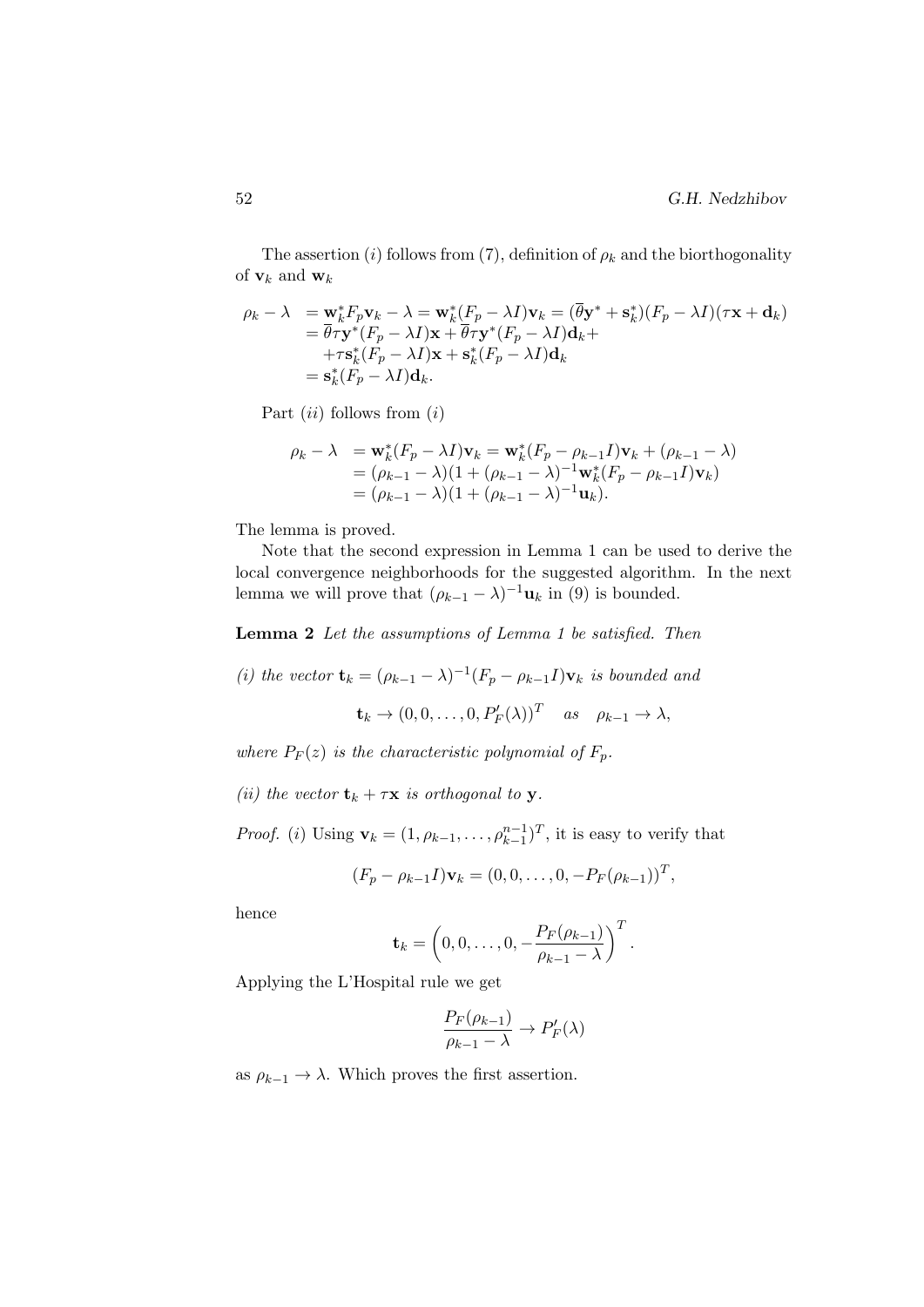(*ii*) Substitution of  $\mathbf{v}_k = \tau \mathbf{x} + \mathbf{d}_k$  in the expression of  $\mathbf{t}_k$ , gives

$$
\mathbf{t}_{k} = \frac{(F_p - \rho_{k-1}I)\mathbf{v}_{k}}{\rho_{k-1} - \lambda} = -\tau \mathbf{x} + \frac{(F_p - \rho_{k-1}I)\mathbf{d}_{k}}{\rho_{k-1} - \lambda},
$$

which is equivalent to

$$
\mathbf{t}_{k} + \tau \mathbf{x} = \frac{(F_p - \rho_{k-1}I)\mathbf{d}_k}{\rho_{k-1} - \lambda}.
$$
 (10)

Using that  $\mathbf{d}_k \perp \mathbf{y}$ , it is easy to verify that

$$
\mathbf{y}^* \frac{(F_p - \rho_{k-1}I)\mathbf{d}_k}{\rho_{k-1} - \lambda} = 0,
$$

which yields  $(\mathbf{t}_k + \tau \mathbf{x}) \perp \mathbf{y}$ . The lemma is proved.

Corollary 1 Under the assumptions of Lemma 1, it follows that the vector  $\mathbf{p}_k + \theta \mathbf{y}$  is orthogonal to **x**, where  $\mathbf{p}_k = (\rho_{k-1} - \lambda)^{-*} (F_p - \rho_{k-1} I)^* \mathbf{w}_k$ .

Proof. The proof is similar to the proof of assertion (ii) in Lemma 2.

Lemma 3 Let the assumptions of Lemma 1 hold. Then

$$
(i) \mathbf{d}_k = (\rho_{k-1} - \lambda)\tilde{\mathbf{d}}_k, \quad \text{where} \quad \tilde{\mathbf{d}}_k = (F_p - \rho_{k-1}I)^{-1}(\mathbf{t}_k + \tau \mathbf{x}), \quad (11)
$$

$$
(ii) \ \mathbf{s}_k^* = (\rho_{k-1} - \lambda)^* \tilde{\mathbf{s}}_k^*, \quad \text{where} \quad \tilde{\mathbf{s}}_k = (F_p - \rho_{k-1} I)^{-*} (\mathbf{p}_k + \theta \mathbf{y}). \tag{12}
$$

*Proof.* (*i*) From the expression  $(10)$ , it follows that

$$
\mathbf{d}_k = (\rho_{k-1} - \lambda)(F_p - \rho_{k-1}I)^{-1}(\mathbf{t}_k + \tau \mathbf{x}),
$$

which implies (11). Similarly, we get the expression (12) from Corollary 1.

Note that as  $\rho_{k-1} \to \lambda$ , the operator  $(F_p - \lambda I)^{-1}$  becomes unbounded. However, we are only interested in applying  $(F_p - \lambda I)^{-1}$  to vectors in span $\{y^{\perp}\}\$ and in applying  $(F_p - \lambda I)^{-*}$  to vectors in span $\{x^{\perp}\}\$ . Therefore  $(F_p - \lambda I)^{-1} : y^{\perp} \to y^{\perp}$  is bounded on  $y^{\perp}$  and  $(F_p - \lambda I)^{-*} : x^{\perp} \to x^{\perp}$ is bounded on  $\mathbf{x}^{\perp}$ . The proof is completed.

Now we can prove the main theorem in this section.

Theorem 1 Let x and y be right and left eigenvectors associated with eigenvalue  $\lambda$  of the Frobenius companion matrix  $F_p$ , which has n distinct eigenvalues. Then  $\lim_{k\to\infty} \mathbf{v}_k = \mathbf{x}$  and  $\lim_{k\to\infty} \mathbf{w}_k = \mathbf{y}$  in and only if  $z_{k+1} = \rho_k = \rho(\mathbf{v}_k, \mathbf{w}_k)$  approaches  $\lambda$  and the asymptotic convergence rate is quadratic.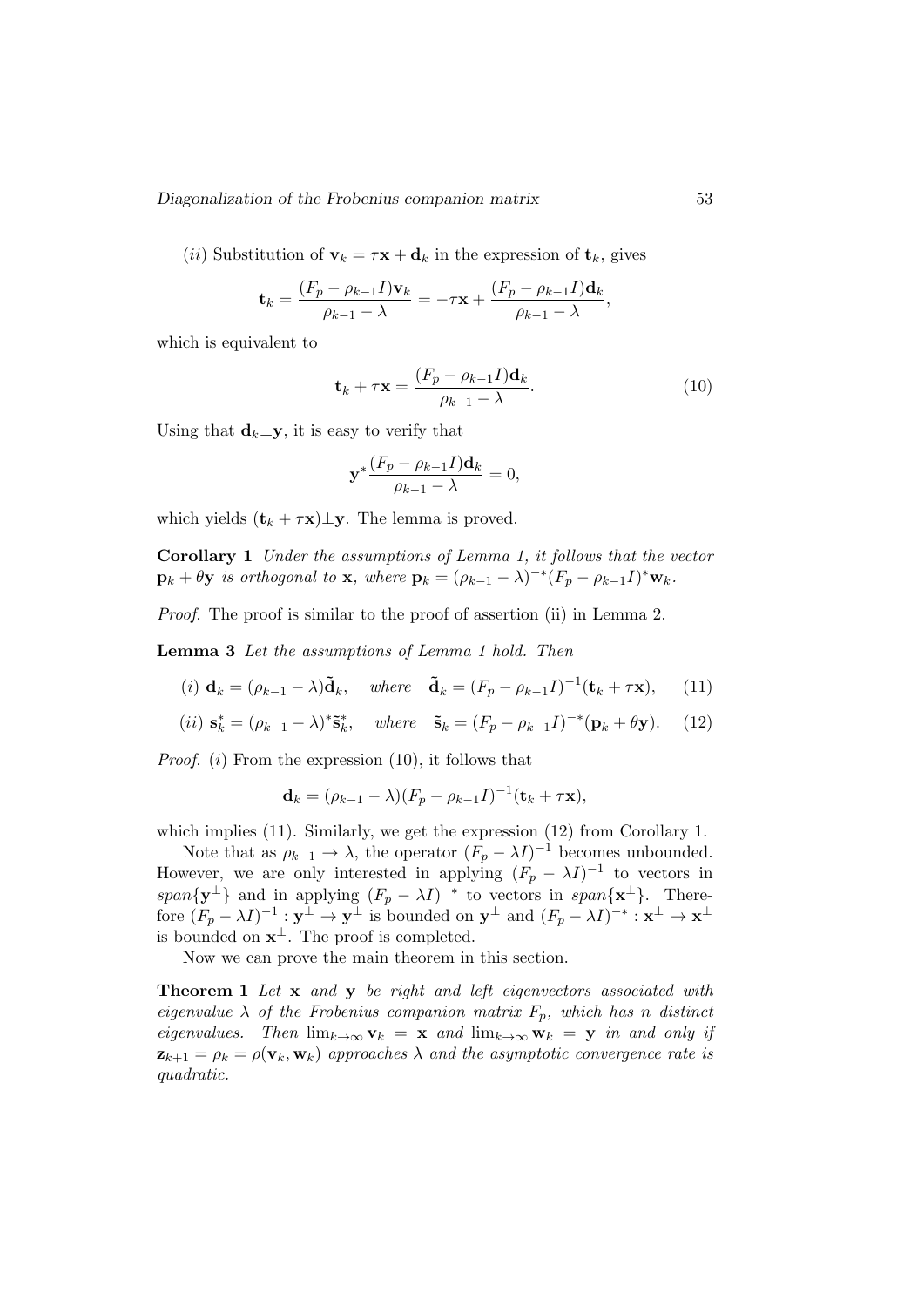*Proof.* From the expression (11) it follows that as  $\rho_k \to \lambda$ 

$$
\|\mathbf{d}_k\| = \|(\rho_{k-1} - \lambda)(F_p - \rho_{k-1}I)^{-1}(\mathbf{t}_k + \tau \mathbf{x})\|
$$
  
=  $|\rho_{k-1} - \lambda| \|((F_p - \lambda I)|_{\mathbf{y}^\perp})^{-1} \| \|\mathbf{t}_k + \tau \mathbf{x}) \| + O((\rho_{k-1} - \lambda)^2)$  (13)

and similarly

$$
\|\mathbf{s}_k\| = \|(\rho_{k-1} - \lambda)^*(F_p - \rho_{k-1}I)^{-*}(\mathbf{p}_k + \theta \mathbf{y})\|
$$
  
=  $|\rho_{k-1} - \lambda| \|((F_p - \lambda I)|_{\mathbf{x}^{\perp}})^{-*}\| \|\mathbf{p}_k + \theta \mathbf{y}\| + O((\rho_{k-1} - \lambda)^2),$  (14)

where  $\mathbf{d}_k$ ,  $\mathbf{s}_k$ ,  $\tilde{\mathbf{d}}_k$  and  $\tilde{\mathbf{s}}_k$  are bounded. Hence,  $\rho_k \to \lambda$  iff  $\mathbf{v}_k \to \mathbf{x}$  and  $\mathbf{w}_k \to \mathbf{y}$ .

To prove the asymptotically quadratic rate of convergence, we use the expression (8) and the statement of Lemma 3

$$
\rho_k - \lambda = \mathbf{s}_k^*(F_p - \lambda I)\mathbf{d}_k = (\rho_{k-1} - \lambda)^2 \mathbf{\tilde{s}}_k^*(F_p - \lambda I)\mathbf{\tilde{d}}_k
$$

and hence

$$
|\rho_k - \lambda| = |\rho_{k-1} - \lambda|^2 |\tilde{\mathbf{s}}_k^*(F_p - \lambda I)\tilde{\mathbf{d}}_k| + O((\rho_{k-1} - \lambda)^4).
$$

Then from (13) and the last expression it follows that, as  $k \to \infty$ 

$$
\|\mathbf{x}-\mathbf{v}_k\| \leq |\rho_{k-1}-\lambda|^2 \|\tilde{\mathbf{d}}_k\|\tilde{\mathbf{s}}_k\| [k((F_p-\lambda I)|_{\mathbf{y}^\perp})\|\mathbf{t}_k+\tau\mathbf{x}\|] + O((\rho_{k-1}-\lambda)^3)
$$

for k sufficiently large, and similarly, we can deduce

$$
\|\mathbf{y}-\mathbf{w}_k\| \leq |\rho_{k-1}-\lambda|^2 \|\mathbf{\tilde{d}}_k\|\mathbf{\tilde{s}}_k\| [k((F_p-\lambda I)|_{\mathbf{x}^\perp})\|\mathbf{p}_k+\theta \mathbf{y}\|] + O((\rho_{k-1}-\lambda)^3)
$$

which proves the asymptotically quadratic convergence (recall that in the last two expression  $k(A|_{z^{\perp}})$  is the condition number of matrix A restricted to  $z^{\perp}$ ). Theorem is proved.

## 4 Numerical Examples

In order to demonstrate the performance of the introduced iterative method (Algorithm 1, in Section 2.2) we performed a series of numerical experiments. We have tested it for the approximation of real and complex eigenvalues and corresponding eigenvectors of many companion matrix examples. In this section we present only the results for three examples concerning the root-finding problem. We illustrate Algorithm 1 with polynomials having only simple zeros, which were also considered from other authors.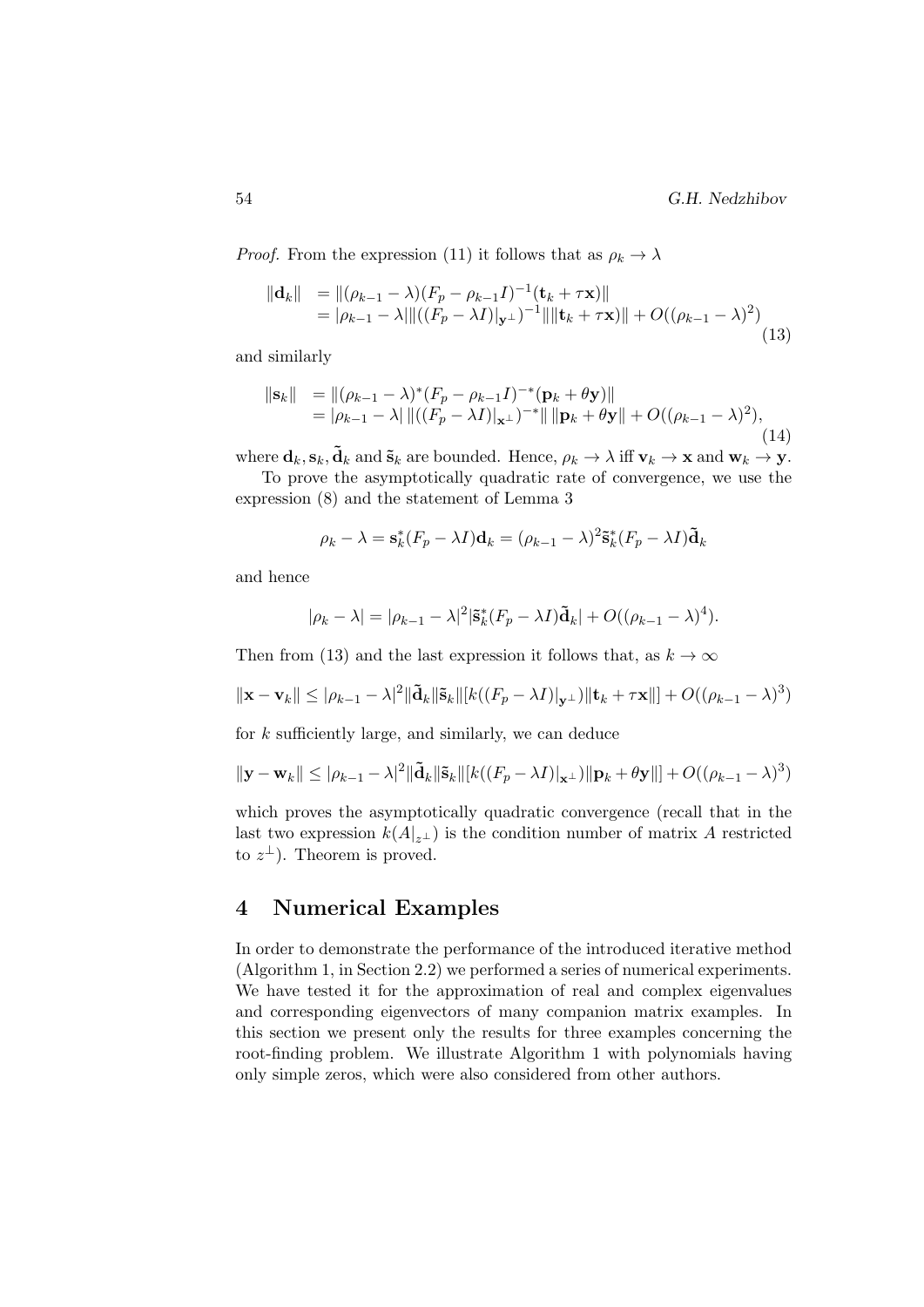The calculations were done using MATLAB. We have taken  $\epsilon = 10^{-15}$ as the accuracy and the condition

$$
||z_i^{(k)} - \lambda|| \le \epsilon
$$

as termination criterion.

Example 1 Consider the polynomial

$$
p(z) = z^3 - 8z^2 - 23z + 30,
$$

with root vector  $\alpha = (-3, 1, 10)$  and the initial guess  $z^{(0)} = (-4, 2, 9)$  which is taken from Dochev $[14]$ (see also [15]).

The stopping criteria is reached after six iterations, see Table 1.

| Table 1: Numerical results for Example 1. |  |  |  |  |
|-------------------------------------------|--|--|--|--|
|-------------------------------------------|--|--|--|--|

| iter(k) | lκ<br>$\overline{\phantom{a}}$ | . K '<br>$\sim$   | $\kappa$<br>$\omega$ |
|---------|--------------------------------|-------------------|----------------------|
|         | -4                             |                   |                      |
|         | $-3.000000000000000$           | 1.000000000000000 | 10.0000000000000     |

Example 2 We take the polynomial

 $p(z) = z^5 - 15.5z^4 + 77.5z^3 - 155z^2 + 124z - 32$ 

with root vector  $\alpha = (0.5, 1, 2, 4, 8)$ , which was studied in Niell ([16], Ex.7.3). We use the same initial approximation  $z^{(0)} = (0.45, 0.9, 1.8, 3.6, 7.2)$ .

| iter(k)           | k)                 | $\kappa$<br>$z_{\mathcal{D}}$ |  |
|-------------------|--------------------|-------------------------------|--|
|                   | 0.45               | 0.9                           |  |
|                   | 0.5000000000000002 | 0.999999999999998             |  |
|                   |                    |                               |  |
| (k)<br>$z_{2}$    | $\kappa$<br>$z$ )  | $\kappa$<br>$z_{5}$           |  |
| 1.8               | 3.6                | 7.2                           |  |
| 1.999999999999994 | 3.999999999999996  | 8.000000000000002             |  |

Table 2: Numerical results for Example 2.

The stopping criteria is reached after six iterations, see Table 2.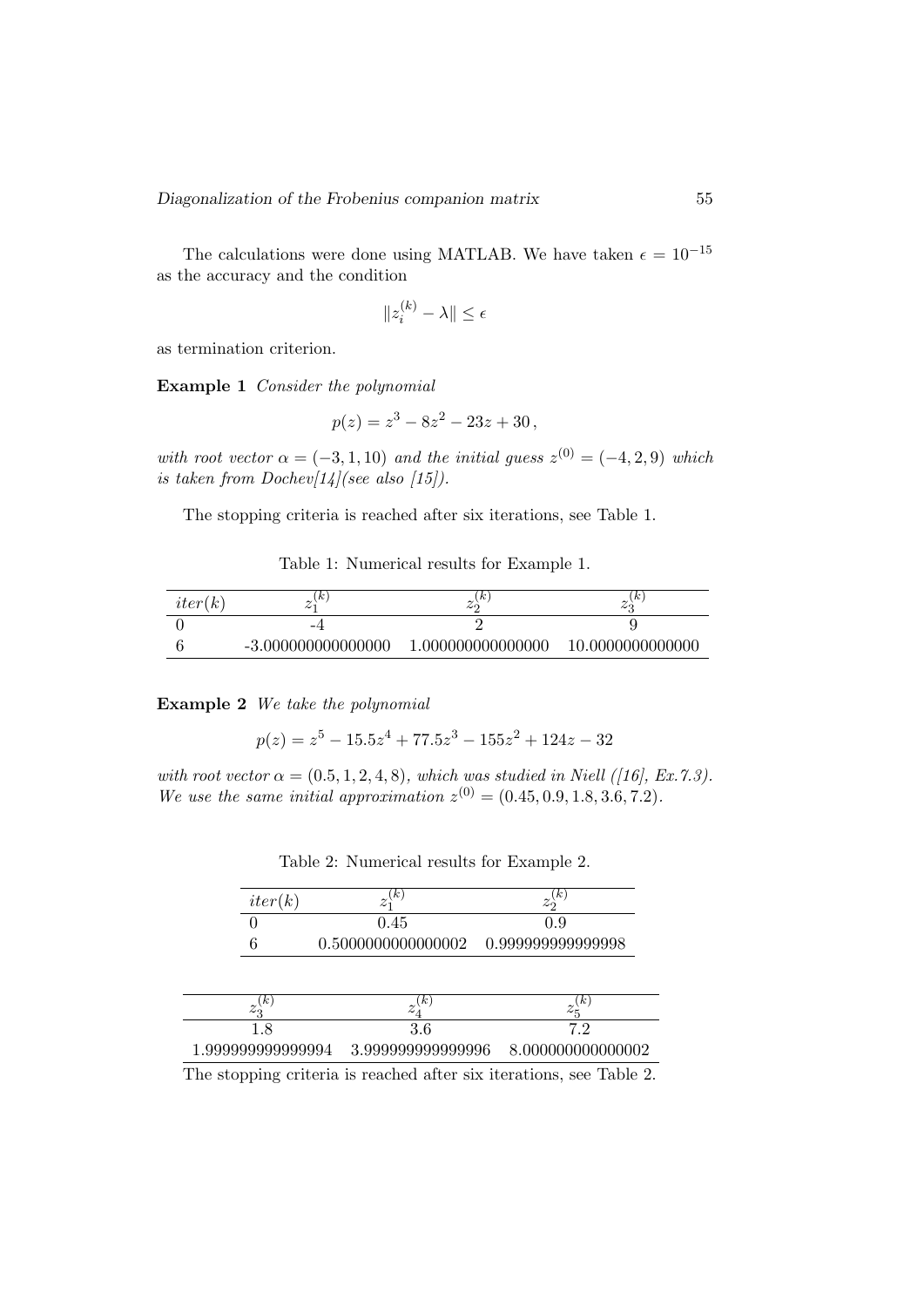Example 3 Consider the polynomial

$$
f(z) = z9 + 3z8 - 3z7 - 9z6 + 3z5 + 9z4 + 99z3 + 297z2 - 100z - 300
$$

with the zero vector  $\alpha = (2i, 2 + i, -3, -2i, -1, 1, -2 + i, 2 - i, -2 - i).$ 

We use Abert's initial approximation vector  $z^{(0)}$  (see [17]) given by

$$
z_s^{(0)} = -\frac{a_1}{n} + r_0 \exp i\theta_s, \ \theta_s = \frac{\pi}{n} \left(2s - \frac{3}{2}\right), \ s = 1, \dots, n \,,
$$

where  $n = 9$  and  $r_0 = 10$  (see also [18]).

The stopping criteria is reached after eleven iterations, see Table 3.

Table 3: Numerical results for Example 3.

|          | $z_1^{(\bar{k})}$<br>iter(k)                              |                                                       | $z_2^{(k)}$ | $z_3^{(k)}$                   |
|----------|-----------------------------------------------------------|-------------------------------------------------------|-------------|-------------------------------|
| $\theta$ | $-1.263 + 1.736i$                                         | $-4.683 + 7.660i$                                     |             | $-11.11+10i$                  |
| 11       | $2.963 \times 10^{-18} + 2i$                              |                                                       | $2+i$       | $-3 + 1.009 \times 10^{-18}i$ |
|          |                                                           |                                                       |             |                               |
|          |                                                           |                                                       |             |                               |
|          | $z_{\scriptscriptstyle\mathcal{A}}^{(\overline{k})}$      | $z_5^{(k)}$                                           |             | $z_6^{\bar(k)}$               |
|          | $-17.53 + 7.660i$                                         | $-20.95 + 1.736i$                                     |             | $-19.77 - 5i$                 |
|          | $5.340 \times 10^{-18} - 2i - 1 + 2.222 \times 10^{-19}i$ |                                                       |             | $1+2.568\times 10^{-18}i$     |
|          |                                                           |                                                       |             |                               |
|          |                                                           |                                                       |             |                               |
|          | $z_7^{(\bar{k})}$                                         | $z_8^{(k)}$                                           | $z_9^{(k)}$ |                               |
|          |                                                           | $-14.53 - 9.396i$ $-7.690 - 9.396i$ $-2.450 - 4.999i$ |             |                               |
|          | $-2+i$                                                    | $2-i$                                                 | $-2-i$      |                               |

We compare Algorithm 1 and the well-known Weierstrass' iterative method (see [15]), which also has second order convergence. All the results show that if we use the same initial vector and stopping criteria, the introduced method get the root-vector after same number of iterations as the Weierstrass' method.

Acknowledgement. This paper is supported by Shumen University under Grant RD 08-93/01.02.2019.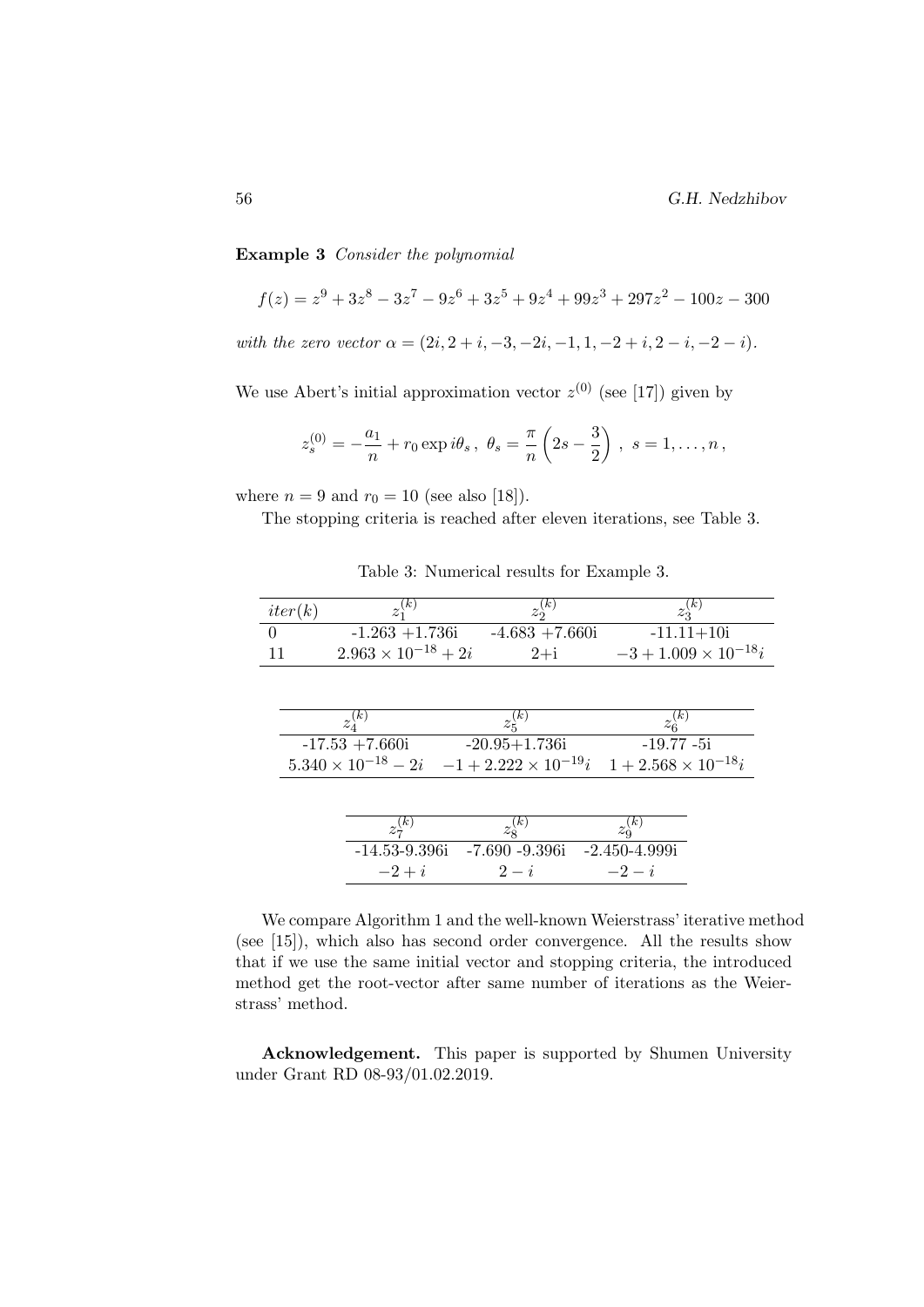# References

- [1] A. Björck, G. Dahlquist, Numerical Methods in Scientific Computing Volume II, Society for Industrial and Applied Mathematics, Philadelphia, PA 2008.
- [2] Y. Saad, Numerical methods for large eigenvalue problems, Classics in Applied Mathematics, vol. 66, Society for Industrial and Applied Mathematics, Philadelphia, PA, 2011.
- [3] J.L. Aurentz, T. Mach, L. Robol, R. Vandebril and D.S. Watkins, Fast and Backward Stable Computation of Roots of Polynomials, Part II: Backward Error Analysis; Companion Matrix and Companion Pencil, SIAM J. Matrix Anal. Appl., 39(3):1245-1269, 2018.
- [4] V.Y. Pan and Ai-Long Zheng, "TR-2013013: New Structured Matrix Methods for Real and Complex Polynomial Root-Finding", Computer Science Technical Reports, Paper 388, 2013.
- [5] D.A. Bini, P. Boito, Y. Eidelman, L. Gemignani and I. Gohberg, A fast implicit QR eigenvalue algorithm for companion matrices, Linear Algebra and its Applications, 432:2006-2031, 2010.
- [6] D. S. Watkins, The Matrix Eigenvalue Problem: GR and Krylov Subspace Methods, Society for Industrial and Applied Mathematics, Philadelphia, PA, 2007.
- [7] A.J. Laub, *Matrix Analysis for Scientists*  $\mathcal{C}$  *Engineers*, Society for Industrial and Applied Mathematics, Philadelphia, 2005.
- [8] C. Kenney, A.J. Laub, Controllability and stability radii for companion form systems, Math. Control Signals Systems, 1:239-256, 1988.
- [9] A. Ostrowski, On the convergence of the Rayleigh quotient iteration for the computation of the characteristic roots and vectors, I-VI, Arch. Ration. Mech. Anal. I 1:233-241, 1958; II 2:423-428, 1958; III 3:325-340, 1959; IV 3:341-347, 1959; V 3:472-481, 1959; VI 4:153-165, 1959.
- [10] B.N. Parlett, The Rayleigh quotient iteration and some generalizations for nonnormal matrices, Math. Comput. 28: 679-693, 1974.
- [11] J. Rommes, G.L.G. Sleijpen, Convergence of the Dominant Pole Algorithm and Rayleigh Quotient Iteration, SIAM J. Matrix Anal. Appl., 30(1):346-363, 2008.